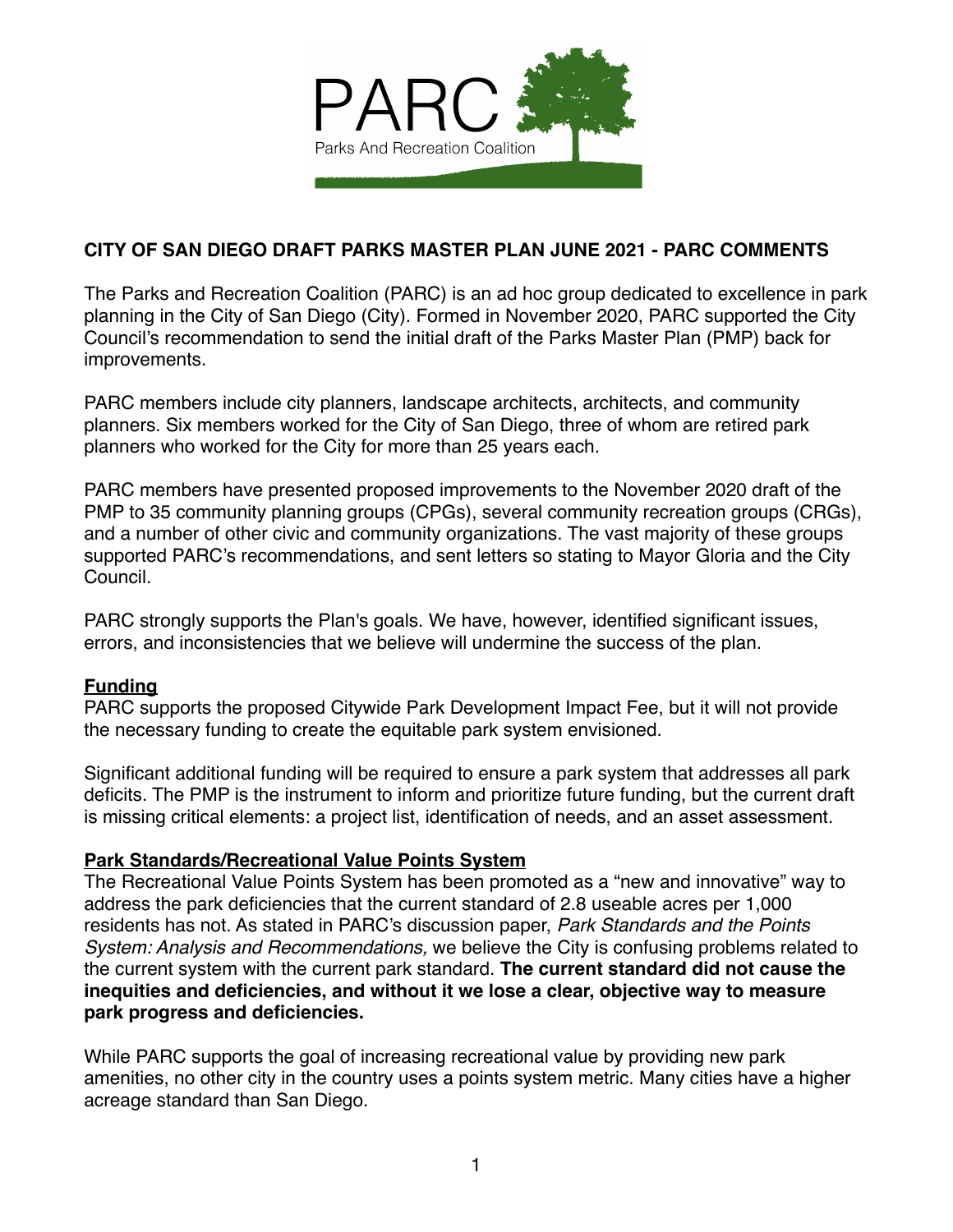The points system leans too heavily on amenities and devalues park land; both are important. **If the points system is approved, a percentage of points must be allocated for developed park land to ensure that park acquisition and recreation amenities are not competing against each other.** A minimum 20% of the proposed 100 points per 1,000 residents is recommended using the current proposed value of 7 points per acre. Any proposed modification to the points methodology and points per acre must require Council approval.

#### **Process**

The PMP relies heavily on development impact fee (DIF) funding, but significant new funding is needed to address historical inequities, and operations and maintenance costs. Community support is required to address this key issue, but public engagement has been inadequate. Now is the time to engage with people to build support for the PMP and adequate funding. Without this engagement, it is unlikely residents will support future funding increases for our park system.

#### **Commercialization**

The current draft does not appropriately limit commercial uses, which should not be a "typical" or permanent amenity within Community Parks as proposed. Parks in large urban areas provide a respite from commercial activities and an opportunity to retreat from urban conditions. Any proposed commercial activities/facilities should be vetted through a sound public input process.

#### **Urban Forestry**

Trees play an important part in sequestering carbon and reducing urban heat island effects. For this reason, stronger requirements for, and protections of trees, must be included in the PMP to ensure implementation of the City's Climate Action Plan (CAP).

# **Recreation Value Points System Accounting Errors**

PARC has identified a number of errors in the Recreation Value score sheets that may have significant impacts on the calculation of two foundational elements of the PMP: the proposed park standard and the Citywide Park fee.

# **Implementation/Design Review**

The city should commit to public Design Review and a timeline for Future Implementation Actions.

Thank you for taking the time to consider PARC's issues regarding the latest Draft Parks Master Plan. Without adequately addressing these issues, the future success of the City's parks and recreation system is at stake.

Attached you will find a Summary of Recommendations, followed by the related detailed changes and context.

Respectfully submitted by the Parks and Recreation Coalition (PARC)

Contacts: Susan Baldwin, PARC Co-Chair, susanbaldwin@aol.com. 619-867-5028 Carolyn Chase, PARC Co-Chair, carolyn@icontactweb.com, 858-405-071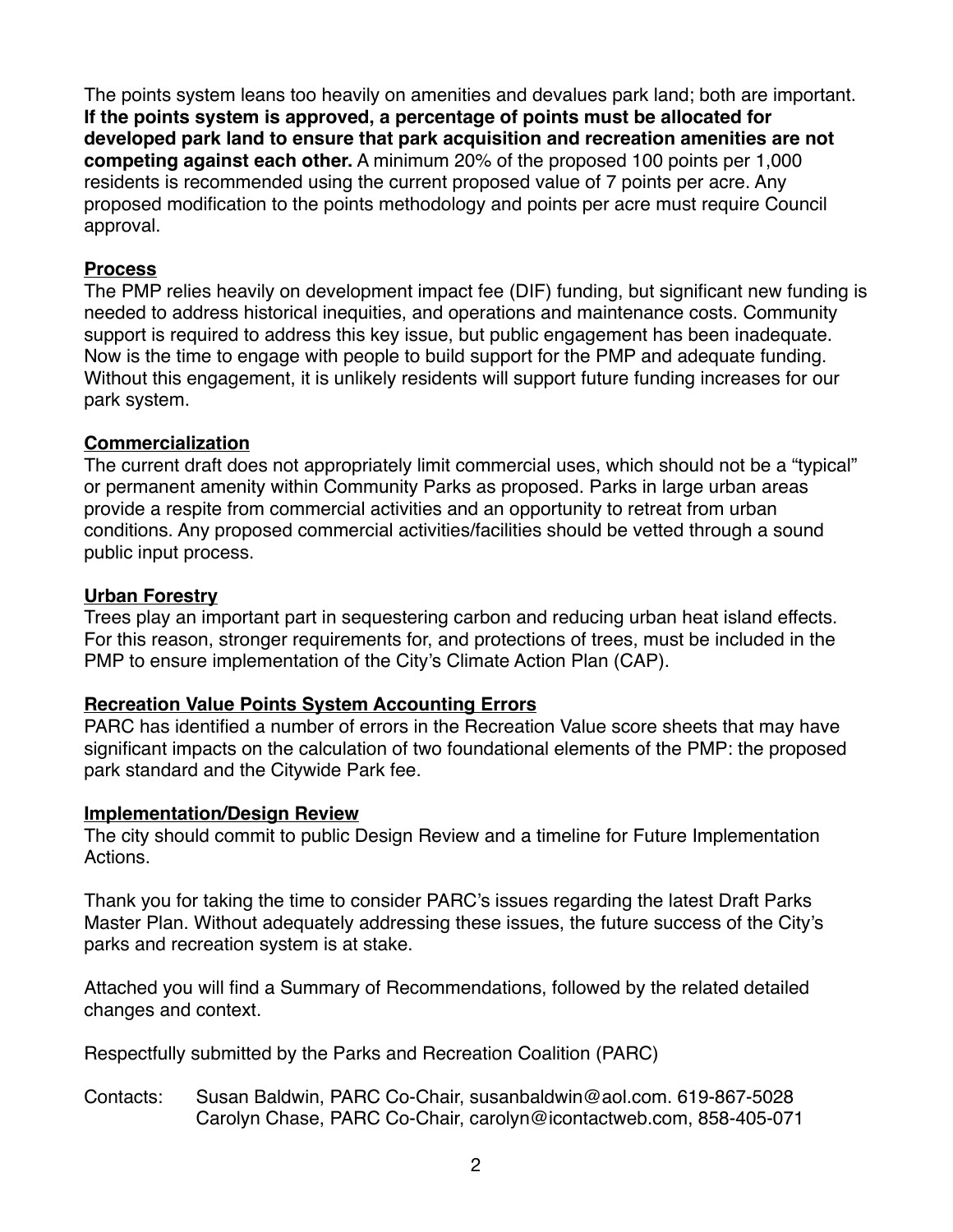# **SUMMARY OF RECOMMENDATIONS**

# **Process**

The #1 park sufficiency problem overall is the need for funding. Community support is required to address this key issue. The City should take the time now to engage with people and address their legitimate concerns to build support for our park system and its need for adequate funding. Without such public engagement it is unlikely our residents will support future funding for our park system.

# **Draft Resolution**

- Ensure use of Citywide Park Fee is adequately limited to funding parks and does not replace existing Park & Recreation funding.
- Ensure the Citywide Park Fee is determined based on the park standard methodology. Park deficiencies should be determined using a park standard and not by an elected official. Include a definition and list of park deficient communities in the PMP.
- Do not limit funding allocation priorities to park deficient communities and Communities of Concern to five years. Inequities have built up for decades and may take decades to remedy.
- Include language that identifies the types of units exempt from the Citywide Park Fee.
- Require 10% of Citywide Park Fee to be "used" for acquisition of new park land not "prioritized."
- Require 20% of the 100 Recreational Value Points/1,000 residents be allocated to park land acquisition.

# **Parks Master Plan**

Park Land Standard

- Ensure the City Council and public have an easily understandable park land standard that is separate from a standard for Recreational Value.
- Retain the standard for provision of population-based parks at a minimum of 2.8 useable acres per 1,000 residents as a goal and provide a clear objective way to measure progress. If the current standard is eliminated, and the proposed Recreational Value Scoring Methodology is adopted, then a minimum of 20% of the 100 points (20 points) must be allocated for park land (using the proposed value of 7 points per acre).
- Add seating as a required element in all park typologies and add policies that require seating in all parks.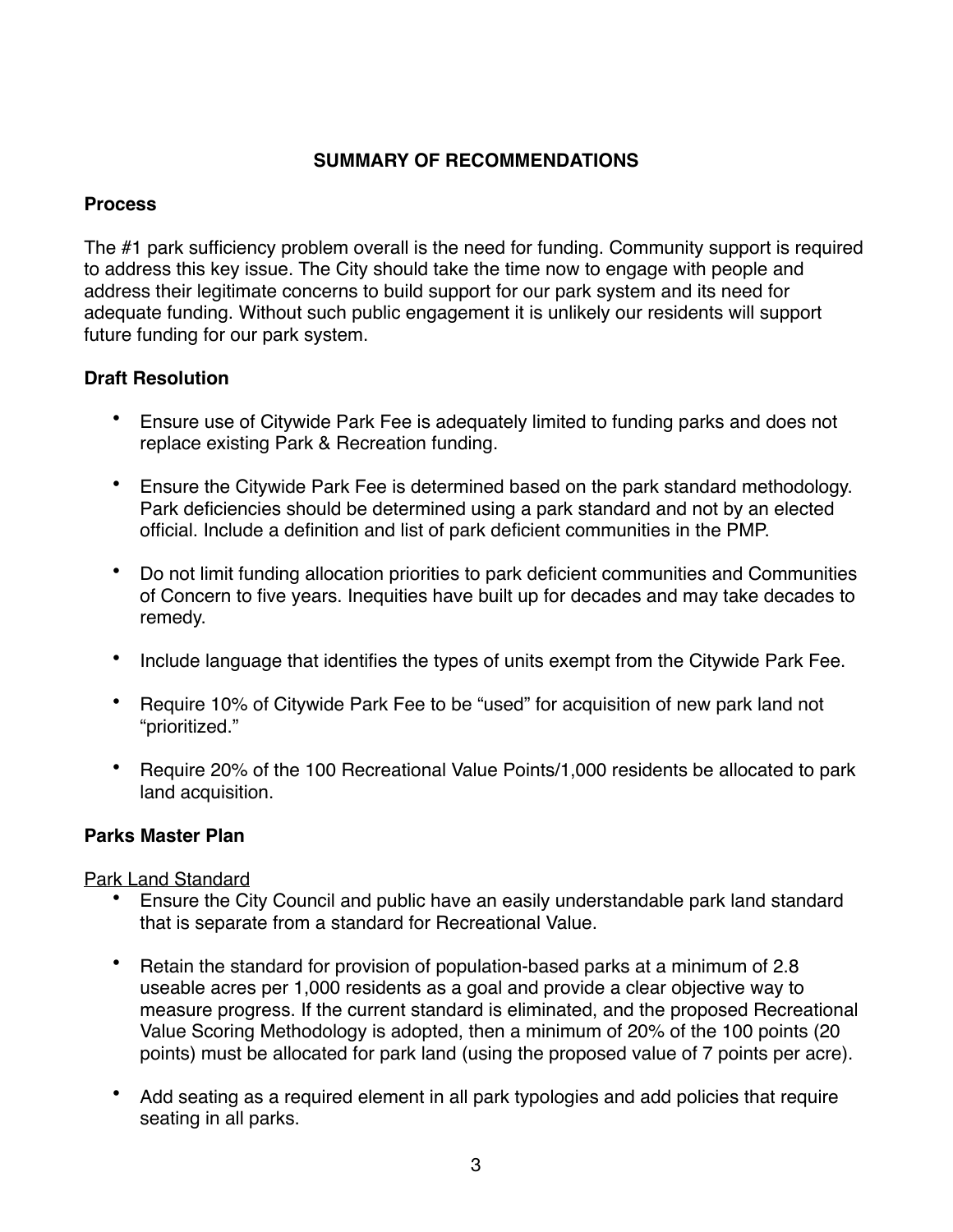# Recreation Value (RV) Points System

- Ensure the Recreation Value points score sheets are reviewed for errors. *Errors in any of the score sheets may translate into changes in the calculation of the Citywide RV standard and level of fees.*
- Clarify with an explanation in the PMP how the RV-points system will be used. *Will the RV-points system be used to plan public parks in community plan recreation elements, and as requirements for development projects? Will the points system be used to design all parks?*
- Require City Council approval for any proposed future modifications to the points methodology, including total points per 1,000 residents and the number of points per acre.

# **Reporting**

• Require reports on the results and use of the RV-points system at least annually. *The Plan provides insufficient reporting requirements to measure park land acquisition and development progress.*

# Funding

• Provide additional park funding through Community Benefit Zoning analysis in Community Plan Updates and major upzones with a significant portion of any benefit going to parks.

# Commercialization

• Require adequate regulation and control of commercialization, advertising and signage including sponsorships within dedicated or designated park land.

# Urban Forestry

- To be consistent with the City's Climate Action Plan (CAP), increase protections for trees and report annually on plantings and removals.
- Ensure protection of healthy, mature and specimen trees.

# DIF calculation

• Provide a sufficient analysis for the 60% land discount in the DIF fee calculation.

# Implementation/Design Review

- Establish and add priorities and timeline goals for PMP Implementation.
- Restore reference to the 2019 Park Condition Index and Park Assets Assessment in the PMP and use the data to inform the plan.
- Ensure the creation of a multidisciplinary Design Review Board for parks that includes community members.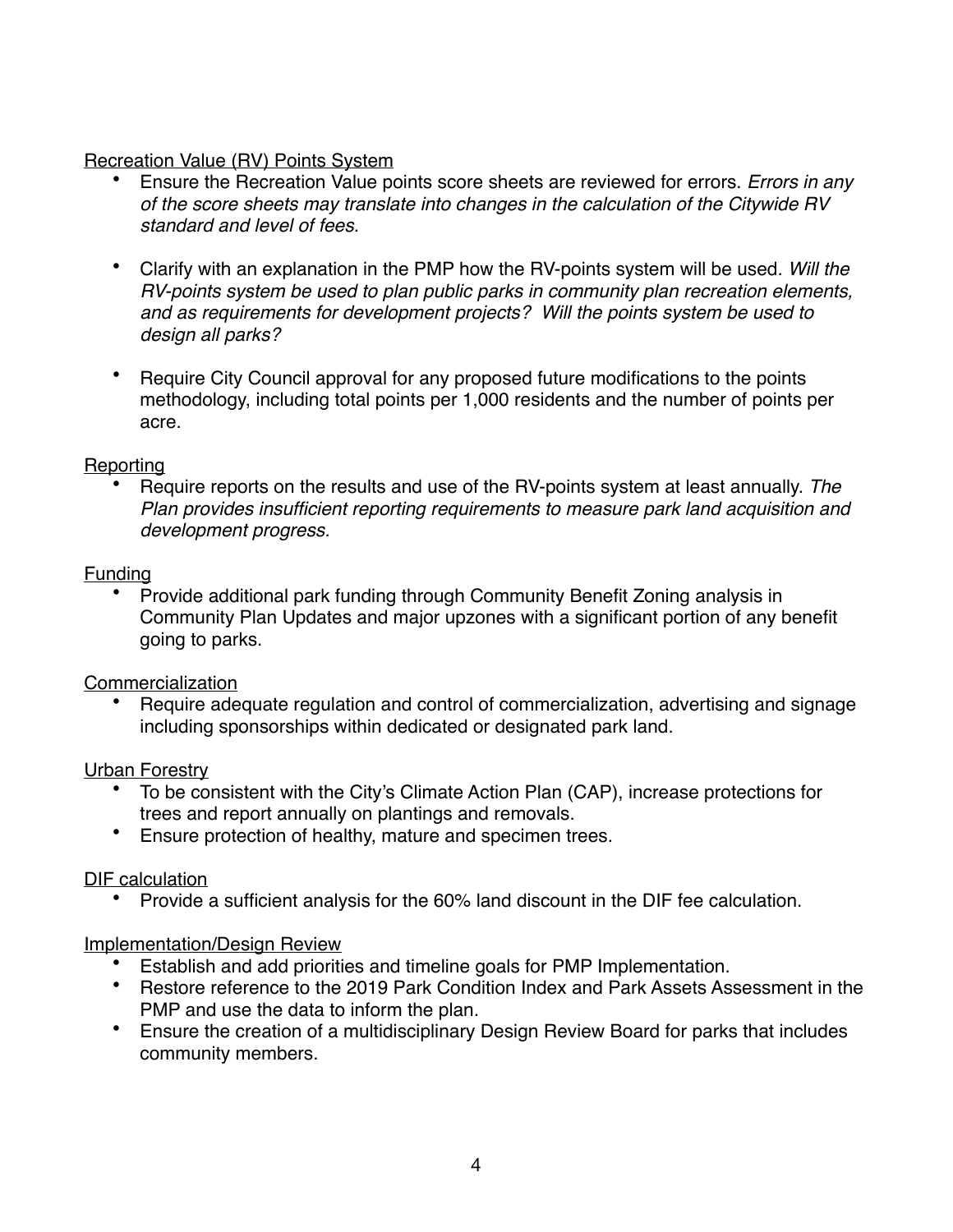#### Document Consistency

If the revisions to the General Plan and proposed PMP are approved, not one planning document will be consistent with the General Plan, or the Parks Master Plan.

#### **General Plan Recreation Element**

Park Standard

- Retain the standard for provision of population-based parks at a minimum of 2.8 useable acres per 1,000 residents as a goal and metric. If the current standard is eliminated, and the proposed Recreational Value Scoring Methodology is adopted, then a minimum of 20% of the 100 points (20 points) must be allocated for park land.
- Retain all references to population-based park standards.
- Retain park equivalencies text, if it is not incorporated into the Parks Master Plan.

DIF Fees for Non-residential uses

• Retain policy to study DIF fees for non-residential uses.

Commercialization

• Retain language that protects against privatization and commercialization.

 $\leftrightarrow$ 

*This is not a complete list of PARC's recommendations. For a complete list, including background please see Attachments 1, 2, and 3:*

- *• Background and Specifics for PARC Recommendations (Attachment 1)*
- *• Park Standards and the Points System: Analysis & Recommendations (Attachment 2)*
- *• Appendix A: Examples of PMP Recreational Values of Concern (from Parks Standards and the Points System: Analysis & Recommendations (Attachment 3)*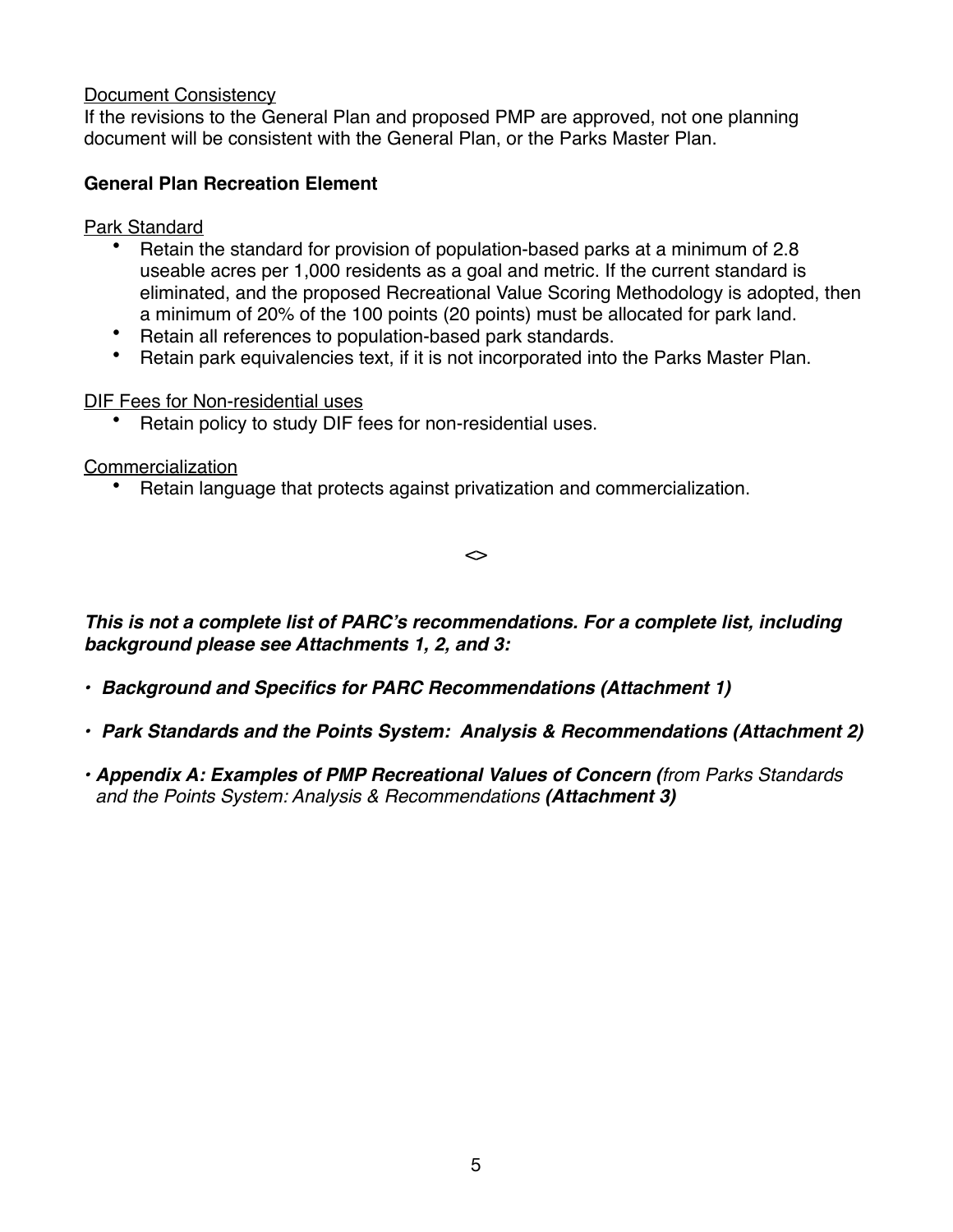# ATTACHMENT 1

# **BACKGROUND AND SPECIFICS FOR PARC RECOMMENDATIONS**

#### **A. PROCESS**

#### **Timing & Community Engagement**

The Parks Master Plan touts "community engagement." Yet both drafts were only presented to the Community Planners Committee (CPC), not to Community Planning Groups (CPGs) or Community Recreation Groups (CRGs). PARC presented our recommendations for improvements to all but three of the CPGs, with thirty-one (31) of the CPGs and the Community Planners Committee (CPC) supporting PARC's recommendation for more community engagement and many supported PARC's recommended improvements and sent letters stating their support to the Mayor and City Council.

**Recommendation:** Additional community engagement to garner community support for the PMP is needed to ensure the adequate funding of our park system and a park system that meets community needs.

# **B. RECOMMENDED CHANGES TO THE DRAFT RESOLUTION**

Changes proposed to the Draft Resolution:

#### 1. WHEREAS No. 5:

*"WHEREAS, the Citywide Park DIF will be used solely to fund parks and recreation facilities throughout the City, and"*

#### **Recommendation: Ensure use of Citywide Park Fee is adequately limited and does not replace existing Park & Recreation funding.**

Proposed replacement language for WHEREAS No. 5:

WHEREAS, the Citywide Park DIF shall be used for capital projects only in dedicated or designated community-based parks (including portions of regional parks identified as serving community planning areas), and shall not be used to replace the existing Parks and Recreation budget (the City budget should maintain a minimum level of pre-Citywide Park DIF funding based on budgets from the past 10 years). and….

#### 2**.** BE IT RESOLVED, by the Council of the City of San Diego as follows:

*"16. That the Chief Financial Officer is authorized to distribute funds from the Citywide Park DIF in accordance with this Resolution, San Diego Municipal Code Chapter 14, Article 3, Division 10, and priorities identified in the Parks Master Plan. Specifically, for five years from the final passage of this Resolution, at least 80 percent of all Citywide Park DIF collected shall be prioritized for investments in park deficient communities, as determined by the Mayor, or his designee, with at least 50 percent of the 80 percent (40 percent of the total), being prioritized for investments in Communities of Concern, as determined by the Mayor or his designee."*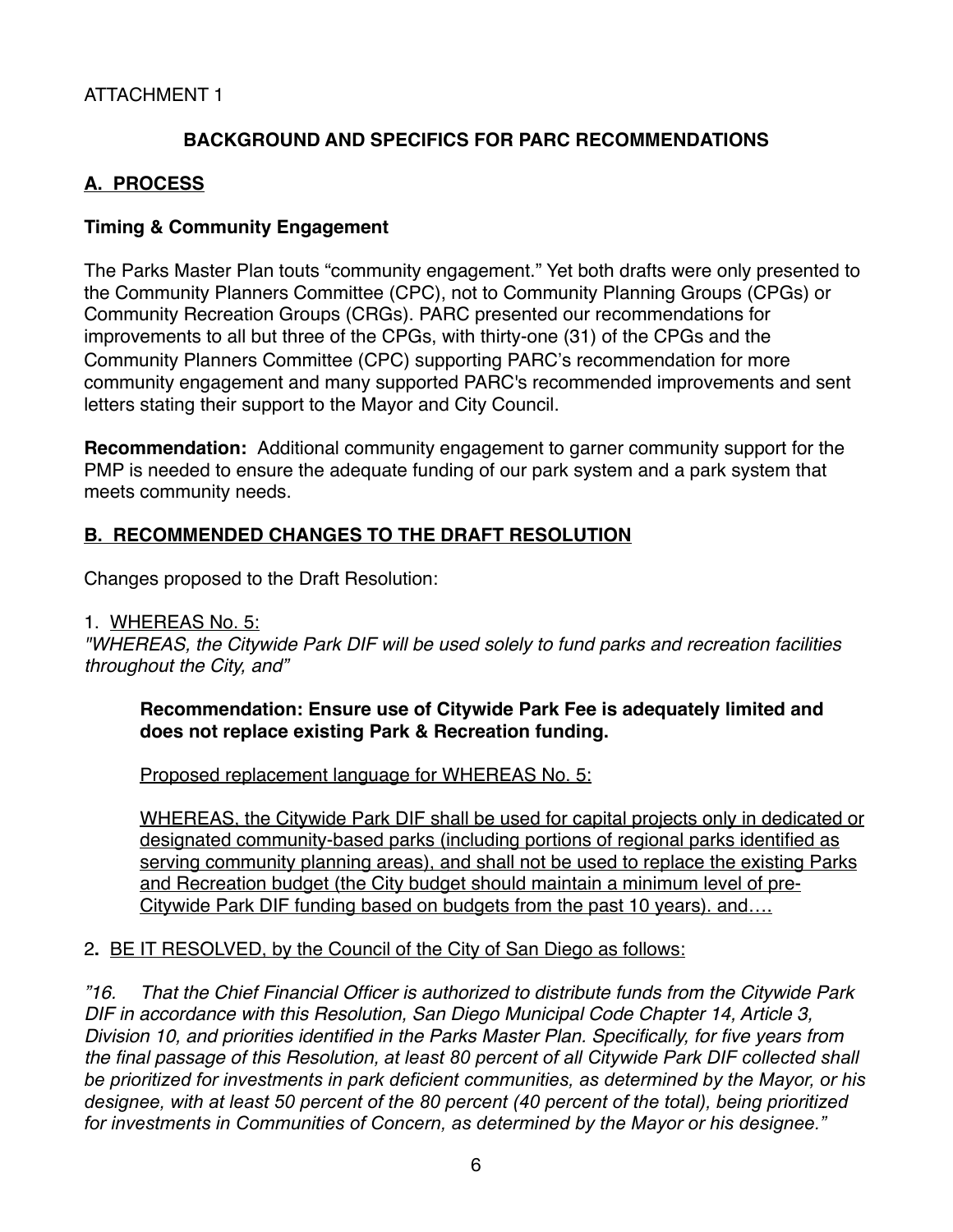**Recommendations:** 

**1. Ensure the use of Citywide Park Fee is determined based on a clear definition and list of park deficient communities.** 

**2. Do not limit allocation priority to five (5) years; inequities have built up for decades, and will need more time than five years to resolve.**

Proposed revised language in strikeout/underline:

16. That the Chief Financial Officer is authorized to distribute funds from the Citywide Park DIF in accordance with this Resolution, San Diego Municipal Code Chapter 14, Article 3, Division 10, and priorities identified in the Parks Master Plan. Specifically, for five years from the final passage of this Resolution, at least 80 percent of all Citywide Park DIF collected shall be allocated prioritized for investments in park deficient communities, as determined by the Mayor or his designeebased on the definition of park deficiency and list of park deficient communities found in the Parks Master Plan, with at least 50 percent of the 80 percent (40 percent of the total), being prioritizedused for investments in Communities of Concern., as determined by the Mayor or his designee."

# 4. BE IT RESOLVED by the Council of the City of San Diego as follows:

*"18. That at least 10 percent of the Citywide Park DIF shall be prioritized for acquisition of new park land."*

**Recommendation: Change "prioritized" to "used."**

18: "That at least 10 percent of the Citywide Park DIF shall be prioritizedused for acquisition of new park land."

# 5. ADD NEW BE IT RESOLVED No. 19:

**Recommendation: To ensure additional park land will be acquired and to reduce the reliance on** 

19. Twenty (20) percent of the 100 points/1,000 residents shall be allocated to park land acquisition.

# 6. ADD NEW BE IT RESOLVED No. 20:

**Recommendation: The Resolution should include a list (or make reference to a list in the PMP) of all types of dwelling units that are exempt from paying the Citywide Park DIF, e.g. Accessory Dwelling Units, opt-in Housing Solutions dwelling units of 500 sq. ft., etc.**

20. Types of units exempt from the Citywide Park DIF include Accessory Dwelling Units (ADUs) etc. as listed in the PMP.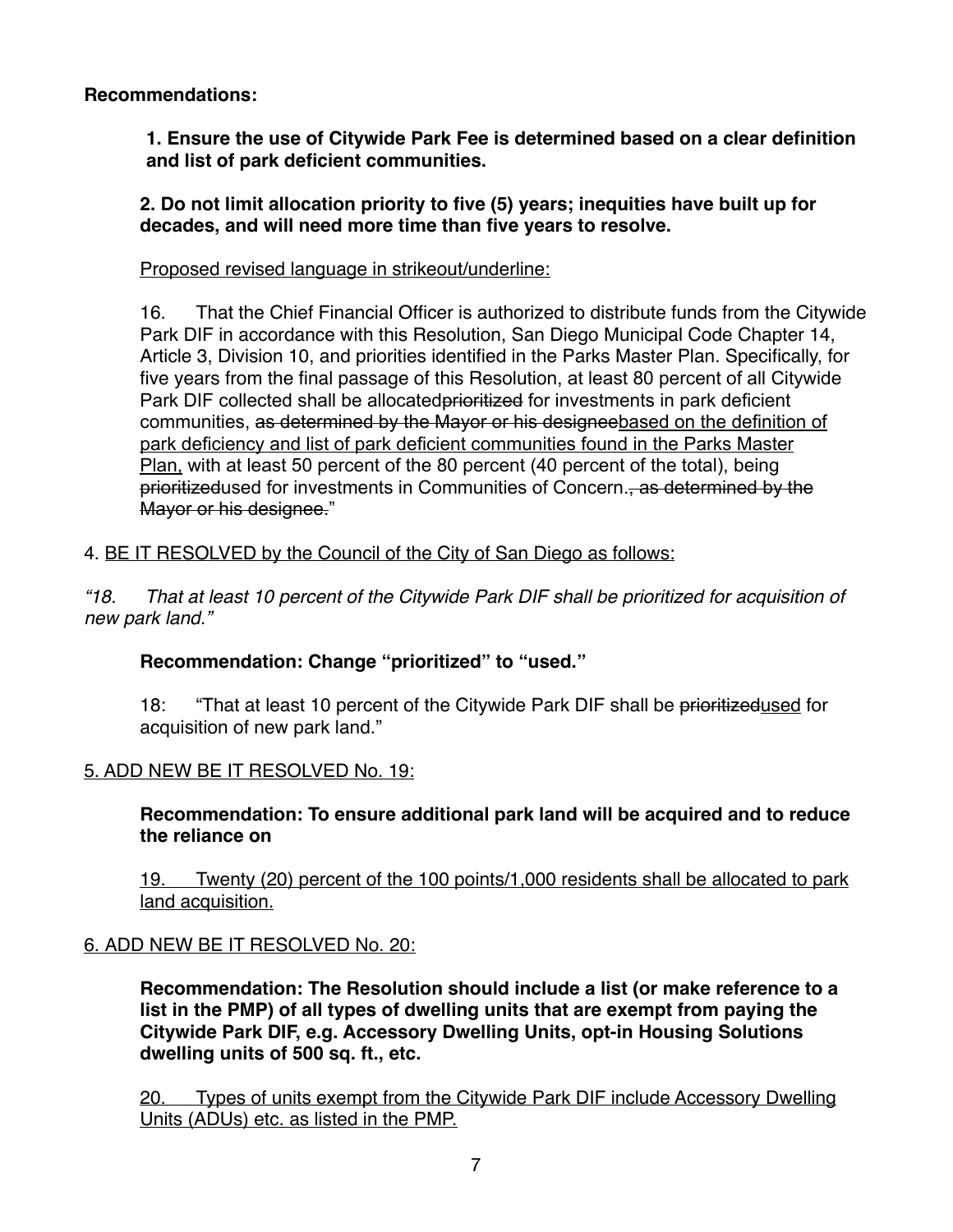# **C. RECOMMENDED CHANGES TO THE PARKS MASTER PLAN**

#### **1. Park Land Standard:**

The public and elected officials deserve to have an easily understandable park land standard separate from a standard for Recreational Value.

PARC created a discussion paper (Attachment 2) proposing a way to separate the points parks standard into two components: a land component and a recreational value/amenity component. One of the key issues in the PMP is the lack of clarity regarding the question: How much park land is being planned for the additional 325,000 people forecast to be added over the life of the plan? And what are the existing deficiencies for park land? Both the existing need and future need for developed park land should be included in the plan.

#### **Recommendation:**

If the proposed Points system is retained, require that a minimum of 20 percent of the 100 points/1,000 residents( i.e. 20 points/1,000 residents) be allocated to park land. Appendix E "The Park Scoring For Sample Community Plan Areas" identifies communities that currently meet, or are close to meeting the current City standard have park acres that make up between 15% and 29% of the total points.

This will help ensure that adequate park land is provided to address future growth and to ensure that park acquisition and recreation amenities are not competing against each other.

We applaud the addition of the goal for 100 acres in ten years, however this would be a land standard of approximately 1 acre/1,000 residents. The goal should be increased to better reflect the city's current park deficit.

# **Recommendation:**

- Added acres should be restricted to additions to neighborhood or community parks and not to regional or open space parks,
- should be located in Communities of Concern, and
- should count only developed acres, not just vacant acres.

# **2. Recreation Value (RV-Value) Points System is Confusing and Error-prone**

The proposed point system is untested, unsupported by urban park planning experiences in other cities or park planning research. PARC does not think a system where the City and developers can value one acre of park land (seven points) the same as a 10-square-foot sign will produce better results for parks.

Both drafts of the Plan have contained significant errors in the park score sheets, which are being used to set the Citywide standard and to calculate the new Citywide Park Fees.

While some errors from the previous draft have been corrected, significant errors remain. The sheer number of categories to be judged and filled out inherently increases the number of errors that will be made along the way.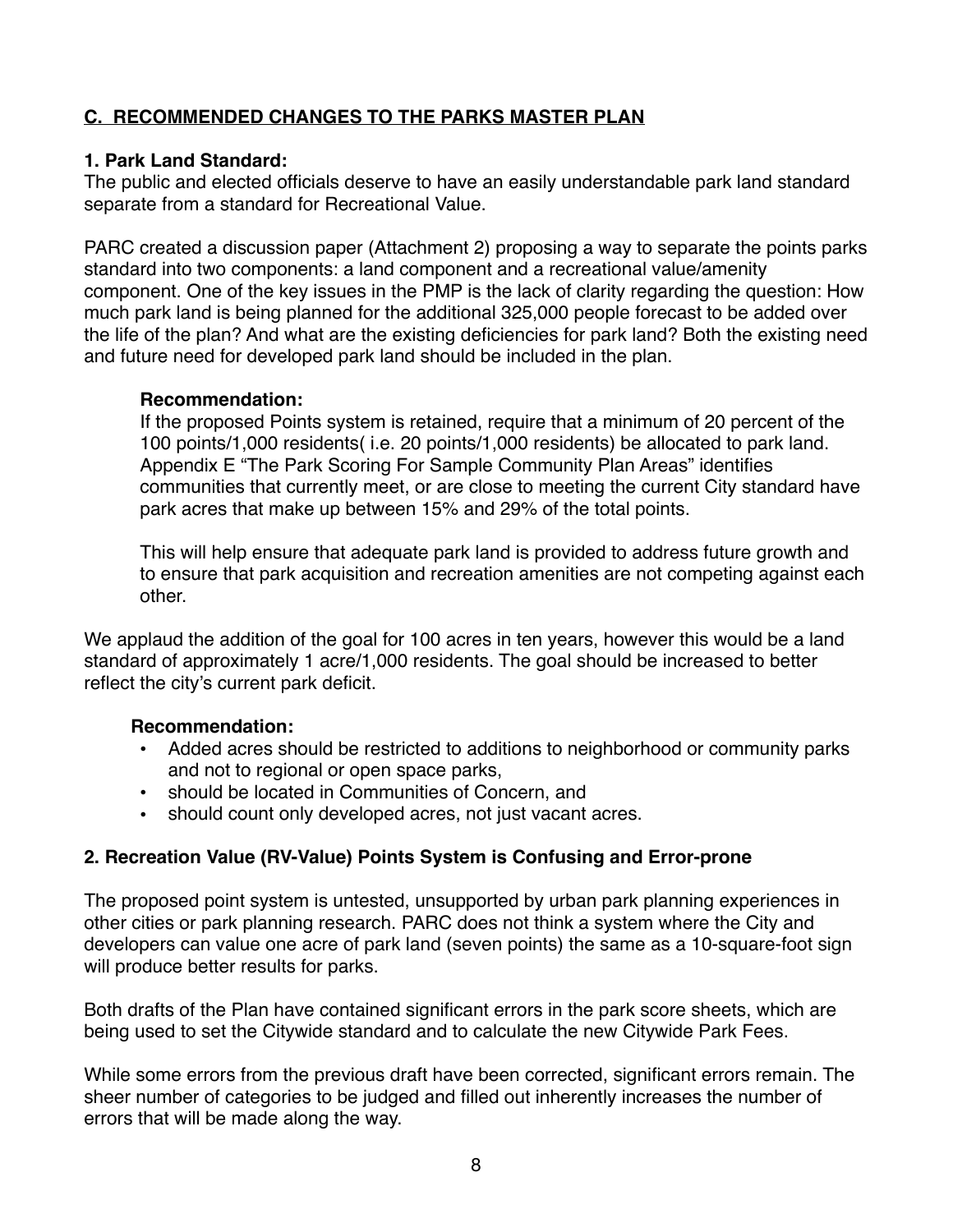We have not estimated whether these errors would change fees up or down, but the scoring of *the parks used in the Nexus study should be accurate. The increase in DIFs from the last draft (of about \$1,000 per unit overall) appears to be the result of correcting one significant error on a scoring sheet. Other errors remain, and two examples are described below.*

#### Example 1

Each park in the four "model communities" (Carmel Valley, Linda Vista, Navajo, Mission Beach) chosen as the basis for creating the new 100 points/1,000 residents has a RV-points score sheet.

The score sheets contain significant errors and the numbers differ from what was included in the summary chart (page 25, Appendix E). *Each of these errors translates into mistakes in the establishment of the citywide standard of 100 points/1,000 residents.*

- Neither the Carmel Valley nor the Mission Beach totals match the Summary scores.
- "Regional Recreational Value" scores for Carmel Valley and Linda Vista are missing. These scores state the points for adjacency to: Regional Parks, Trails and Shorelines. If the scores are zero in any category, the scores should still be listed. Both these areas have trails and Linda Vista is considered adjacent to Mission Bay Park, so totals should not be zero. Regional Recreation Value scores are included for Navajo and Mission Beach (however Mission Beach Regional Recreation Value scores are shown under Lake Murray Community Park within the Navajo Community).
- The Linda Vista Skate Park is missing from the Linda Vista score sheets.

#### Example 2

Of the 26 Sample Parks used to establish the Citywide Park Fee, 13 are one acre or less and include one trail at zero acres. The Trail for All People has a listed land-related cost of more than \$1 million (Table 3 Nexus Study Appendix A), but the acreage is listed at zero in Table 2: Sample Recreation Value Score. On the Trail for All People RV-points scoresheet (which also has financial information), the acreage cost is listed as 1.46 acres with a cost of only \$407,616. Which is correct? *Changes in costs for the Sample Parks directly translate into changes in the Citywide Park DIF fees.*

#### **Recommendation:**

Correct the errors in the scoring sheets, PMP, and Nexus study and explain changes in costs for Sample Parks.

# **Recommendation:**

Replace subjective point values with a cost basis.

# **3. Clarify how the RV-points system will be used**

Points totals do not reveal how much park land is being planned nor even provide any low to high estimates. Will the RV-points system be used to plan public parks by the City and developers?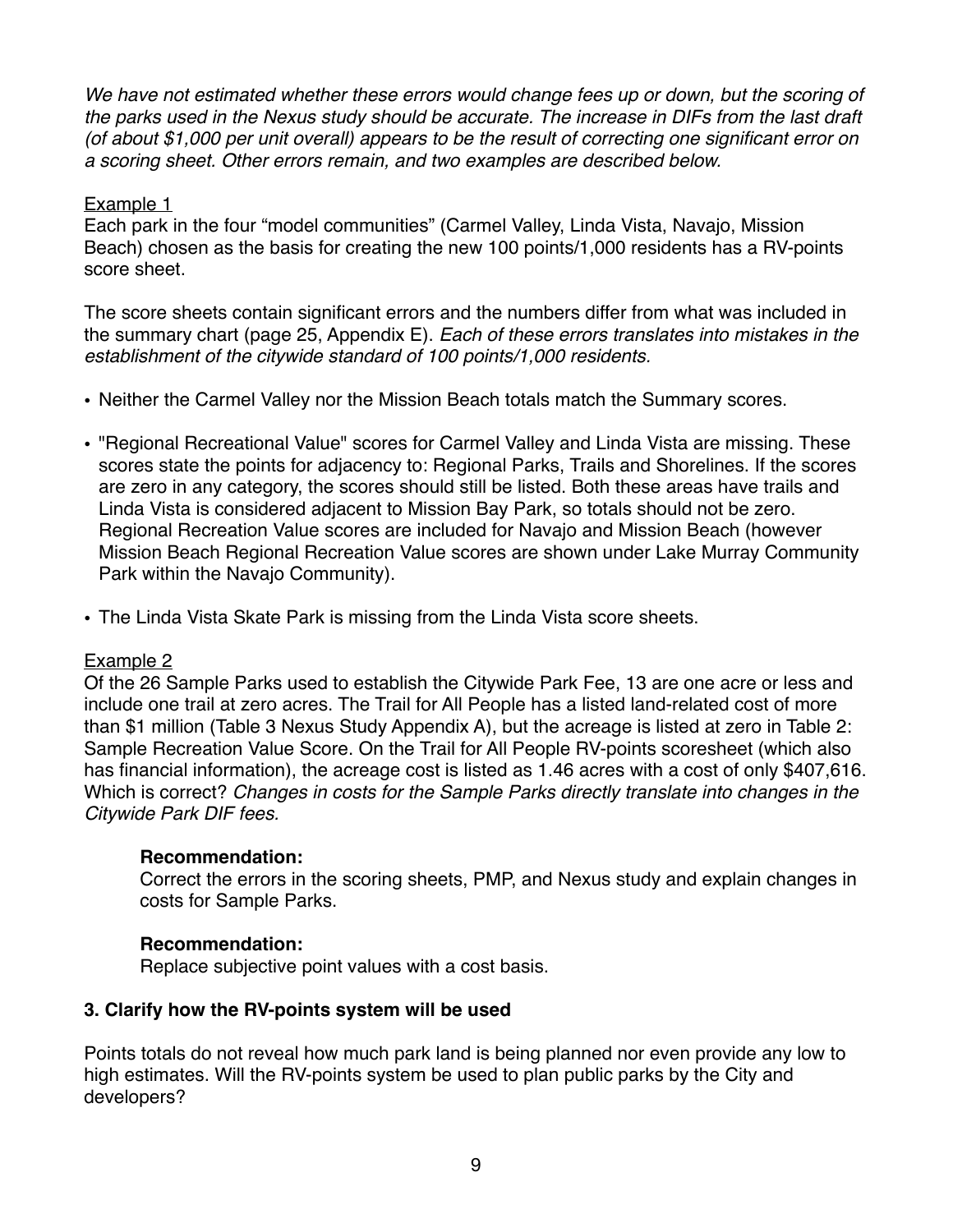#### **Recommendation:**

Limit use of the RV-points system to the calculation of the Citywide Park Fee.

#### **4. Reporting for measurement of park land progress**

Policy A5, Page 94 of the PMP. Regular reporting is too vague.

#### **Recommendation:**

Revise to read: "Policy A5: Monitor the acquisition of new parkland as well as overall investments to the City's parks and recreation system toward achieving the Recreational Value Standard as well as the park acquisition goal (See Section 4.2) to expand access to meaningful recreational opportunities. Report on the status of the goal to the City Council regularly annually."

#### **5. Additional Funding**

Community Benefit Zoning (also known as Land Value Capture or Public Benefit Zoning) is a method that has already been used in downtown San Diego to generate millions of dollars in public benefit fees for parks. The use of this tool should be analyzed in all future community plan updates to help fund city park needs and other public benefits.

#### **Recommendation:**

Require Community Benefit Zoning analysis in Community Plan Updates and major upzones.

#### **6. Commercialization**

Adequately regulate and control commercialization, advertising and signage (including sponsorships) in the Recreation Element and the Parks Master Plan

Passive and unprogrammed uses are at risk in the name of "Activation" and "Recreational Value" as described in the Draft Plan. Appendix C Park and Recreation Facility Typologies (page 16) identifies commercial facilities as "typical" in a community park. Parks in large urban areas such as San Diego provide a respite from commercial activities and an opportunity to retreat from urban conditions.

It should not be "typical" that Community Parks have commercial installations. Commercial uses should only be allowed via a sound public process.

Policy AV3, Page 98 of the PMP provides language that is too broad and doesn't provide for any City review.

#### **Recommendation:**

Revise to read:

AV3: Where appropriate, accommodate and design for temporary or permanent commercial uses in parks to increase public use of the park's space. Examples of appropriate commercial uses in parks may include, but are not limited to, restaurants and cafés, food trucks, carts and kiosks, youth-oriented active recreation facilities, bike rental and repair shops, museums, cultural centers, and other park related and compatible uses, so long as any of these uses are related to the enjoyment and use of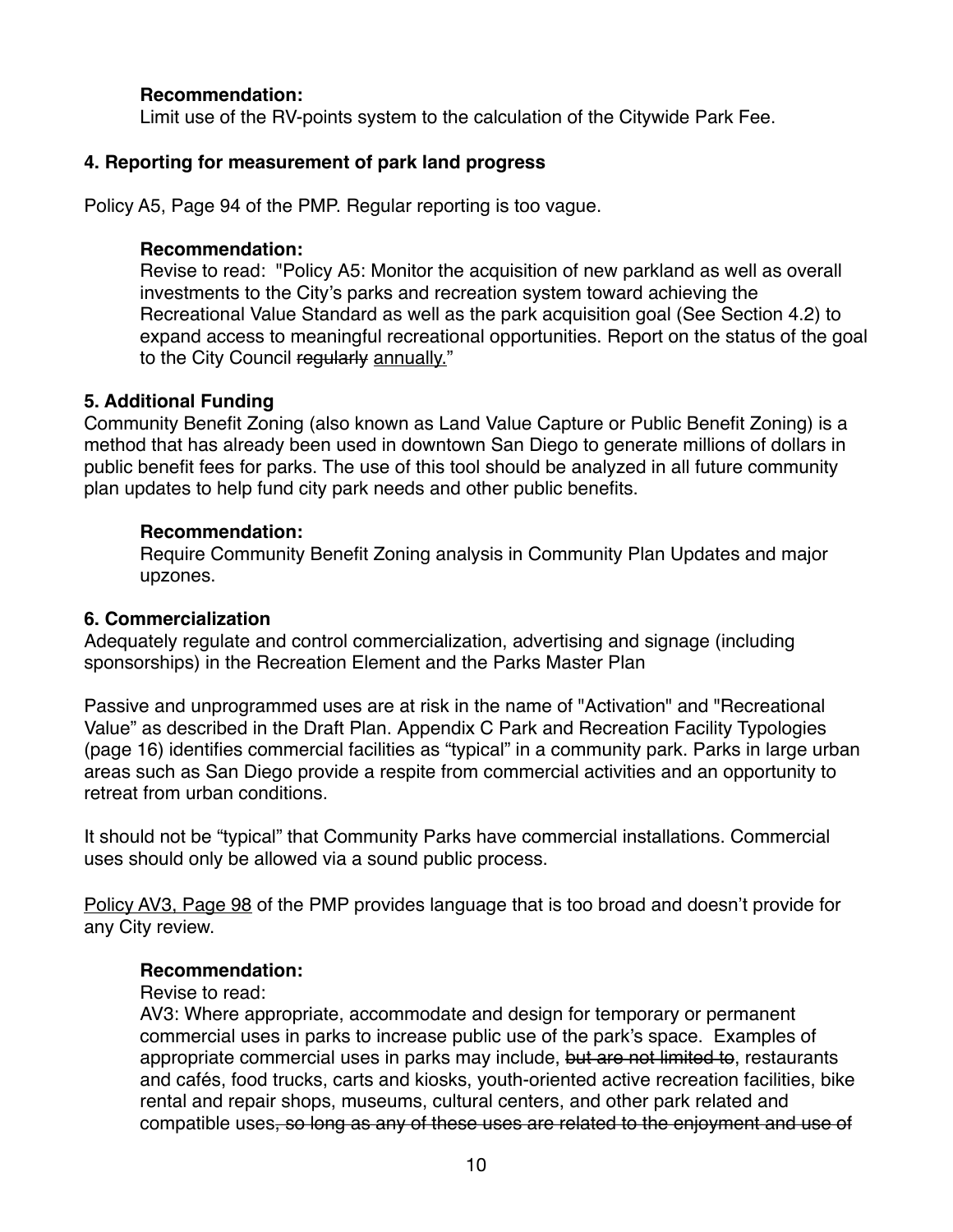the park. so long as the size and signage for such uses is limited and reviewed by the Park & Recreation Board as compatible.

Policy AV, Page 98 of the PMP allows for 500 feet of commercial development with no approval necessary. Five hundred square feet is a 25' by 20' space. Any commercial use of any size should be reviewed and limited.

Limit use of funds from park commercial revenues to maintenance. The maintenance backlog is sufficient to use all of the funds generated. Do not split them up among more categories, and especially not "other investments."

#### **Recommendation:**

#### Revise to read:

AV4: "Unless otherwise reviewed by the Parks and Recreation Board and approved by the Parks and Recreation Department Director, commercial uses on City property in parks shall be limited to uses operated by the City, another government agency, or a non-profit or community-based organization, and the revenue generated from the commercial use shall be used to provide maintenance, programming, or other investments in City parks. Fixed commercial uses less than 500 square feet shall not be subject to this approval."

Policy CO5, Page 100 of the PMP discusses commercial activity that increases a "park's experience". Just about any activity could claim to increase a park's experience or encourage more people to use a park.

# **Recommendation:**

Revise to read:

CO5: "Where commercial activity would increase a park's experience or encourage more people to use a park, design space to allow for temporary or permanent parkserving commercial uses." "Any space designed for commercial use shall be reviewed on a case-by-case basis. See Policy AV3 (included above).

# Page 122, Policy F5 of the PMP

PARC supports Policy F5 that increases funding for parks, however commercial uses of parks must be adequately defined especially advertising and branding. Specific limits need to be established.

# **Recommendation:**

Add a policy after F5 that reads:

Establish limits for commercial advertising, branding and sponsorship in public parks and require any commercial usage for a public park to be reviewed by the Park & Recreation Board and City Council depending on the type of agreement.

Page 122, Policy F14 of the PMP states: "Encourage private and semi-private recreation facilities developed on City-owned land to offer public-use no less than two full days a week at a cost recovery fee rate."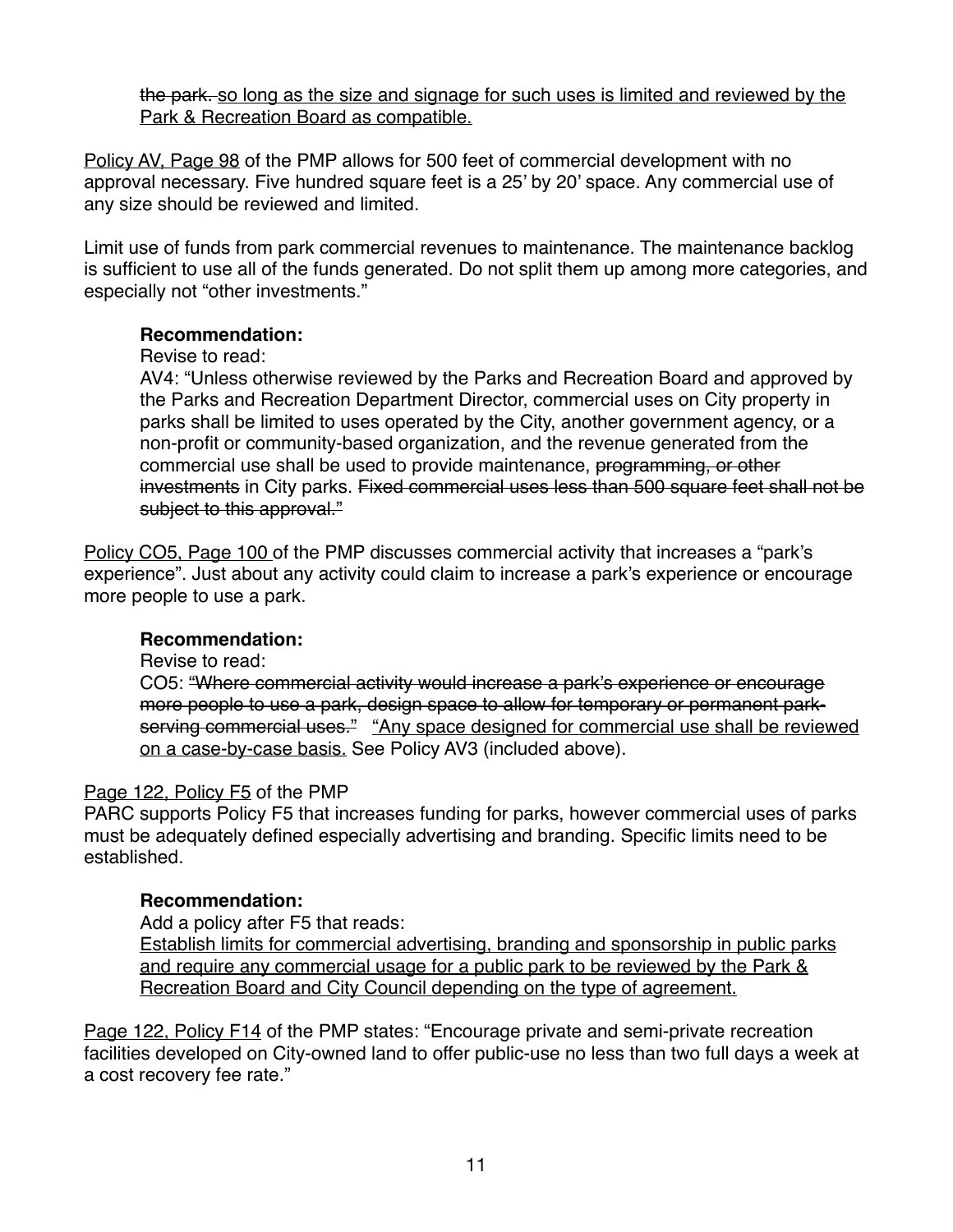Do not encourage privatization in public parks especially not for only "two full days a week" as a minimum. It is inequitable to giveaway public land for private use and then require a fee for using it. At a minimum, *any facilities on public land should require public use during all open hours.* 

#### **Recommendation:**

Delete this policy.

#### **7. Urban Forestry**

Policies and reporting measures related to trees and tree shading need to be strengthened to increase protections for trees to be consistent with the Climate Action Plan. The Plan states the importance of trees: (pg. 99) "Green spaces, trees, and restored habitat areas control runoff, provide stormwater treatment, contribute to clean air and water, and reduce heat in urban areas by expanding the urban tree canopy," the policies, however, are inadequate.

#### **Recommendation:**

Add language in the PMP that is consistent with the Climate Action Plan goals to maintain and increase the urban forestry canopy to reduce heat island effects especially in Communities of Concern — and maintain and increase carbon uptake.

Appendix D "Recreation Value Park Scoring Matrix" states that Pocket Parks and plazas must have ….one (1) **36 inch box tree** installed for each 1,250 sq. ft. **or may have fixed architectural shade elements** for up to 50% of the shading requirement. In many cases 24" box trees establish quicker and have a greater percentage of survival.

#### **Recommendation:**

The maximum box size for tree plantings should be 24 inches.

Human connections to nature depend on including nature in parks. Architectural shade is not a substitute for trees. While developers prefer trees to be bigger for sales reasons, quoting from the comment letter by Anne Fege, Forester (Chair Urban Forestry Committee) *"Planting 36 inch box trees is an investment in poor tree health, as they don't adapt as well to the site as smaller trees and are often root bound when sold by nurseries. The maximum size should be 24 inches."* Otherwise, you will not have a healthy shade canopy over time.

#### **Recommendation:**

"Architectural shade elements" should not be a substitute for trees. If shade structures are used, they should not be in place of trees.

The importance of trees is recognized on page 95 of the PMP: "People are much likelier to visit a park if the path to the park is shaded by large trees" and page 109: "Trees and shady parks reduce heat, serving as natural cooling centers for residents."

The City's Heritage Tree program has been suspended even though existing policies and CSR5 in the PMP states: "Identify and protect heritage trees within the City's park system to maintain the aesthetic, historical, and ecological value of the landscape." Heritage trees have to be a minimum of 50 years old and fewer than 250 trees citywide have been established under the program.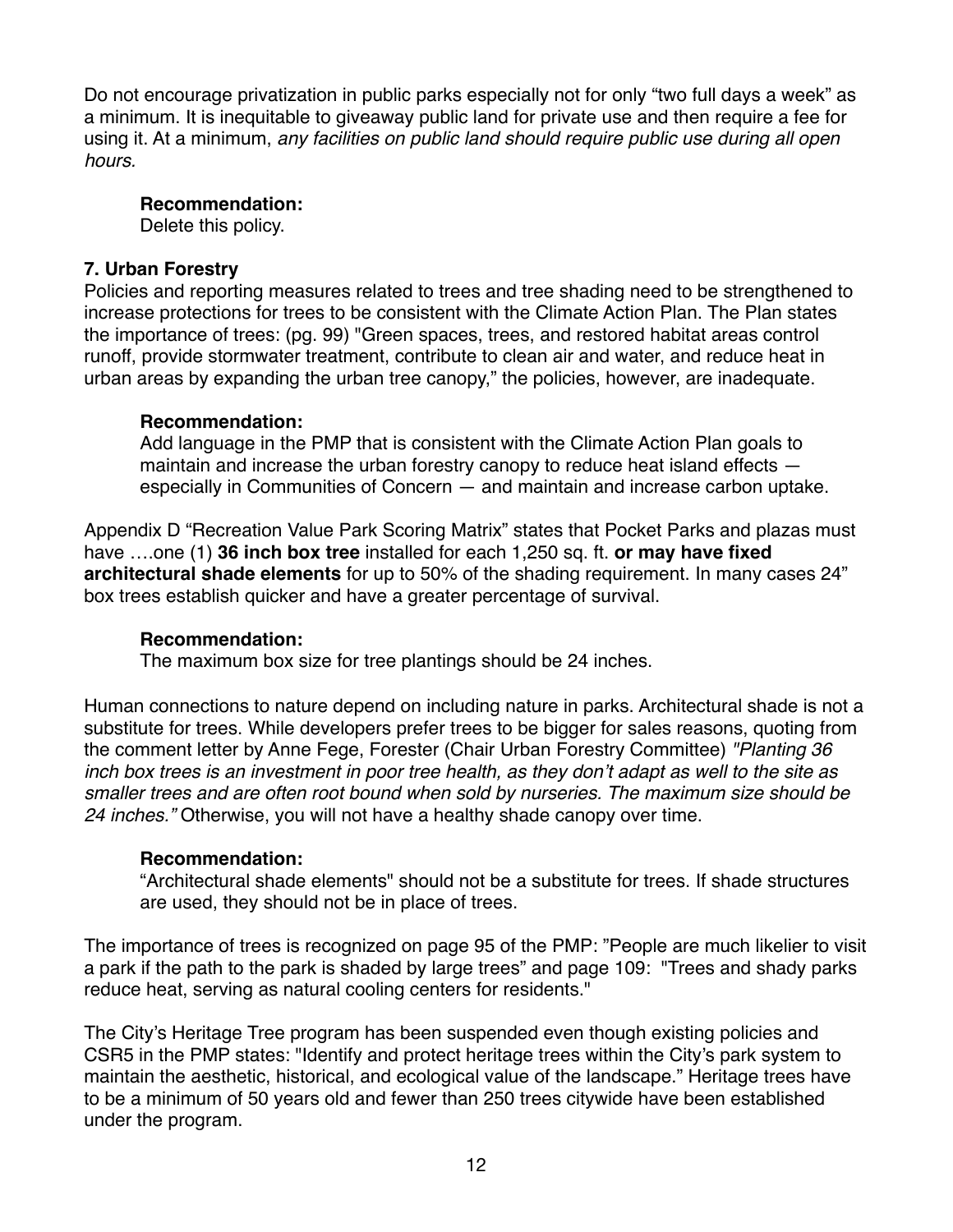Also, no protections for younger mature healthy trees exist. Planting replacement trees can never match the carbon uptake of existing mature trees.

#### **Recommendation:**

Add policy: **"**Protect mature healthy trees."

Adding the above policy would not interfere with the City's ability to remove dead, diseased or dangerous trees and is essential to reduce the removal of existing mature trees and support the CAP goal to increase the urban forest.

Policy C06 does create a policy to plant "drought tolerant resilient trees and native trees in parks," and CSR3 states: "Expand and maintain a healthy tree canopy and include other shade features in all parks," but provides no standards for measuring success or reporting requirements.

#### **Recommendation:**

Add policy: Report annually on the number of public trees planted or removed, and the success/failure of past plantings.

#### **8. Removal of Park Condition Index and Park Assets Assessment**

In the June Draft PMP, the references to the Park Condition Index and the Parks Asset Assessments of all community parks completed in 2019 have been removed. Such an assessment is typically included in park master plans, and is required to support a successful effort to increase park funding.

The asset report reviewed the following list of assets in all of the City's community and neighborhood parks and also Balboa Park: playgrounds, park furnishing, fences and walls, landscaping, playing fields, outdoor courts, parking lots, park roads and above-ground storm water devices.

It is not clear why this information is not included in the PMP, and while the new draft includes a long list of "Future Implementation Actions," (Section 4.8) the Park Assets Assessment is not included on the list.

#### **Recommendation:**

The information from this report should be included in the PMP or its completion should be included in the list of Future Implementation Actions.

#### **9. Nexus Study Appendix A,** (see page 3)

A 60% land discount is included in the DIF fee calculation.

#### **Recommendation:**

Additional information and analysis should be included to justify this discount.

**10. Timeline and priorities for Future Implementation Actions** (see page 87 of the PMP) The latest draft PMP added a list of future implementation actions.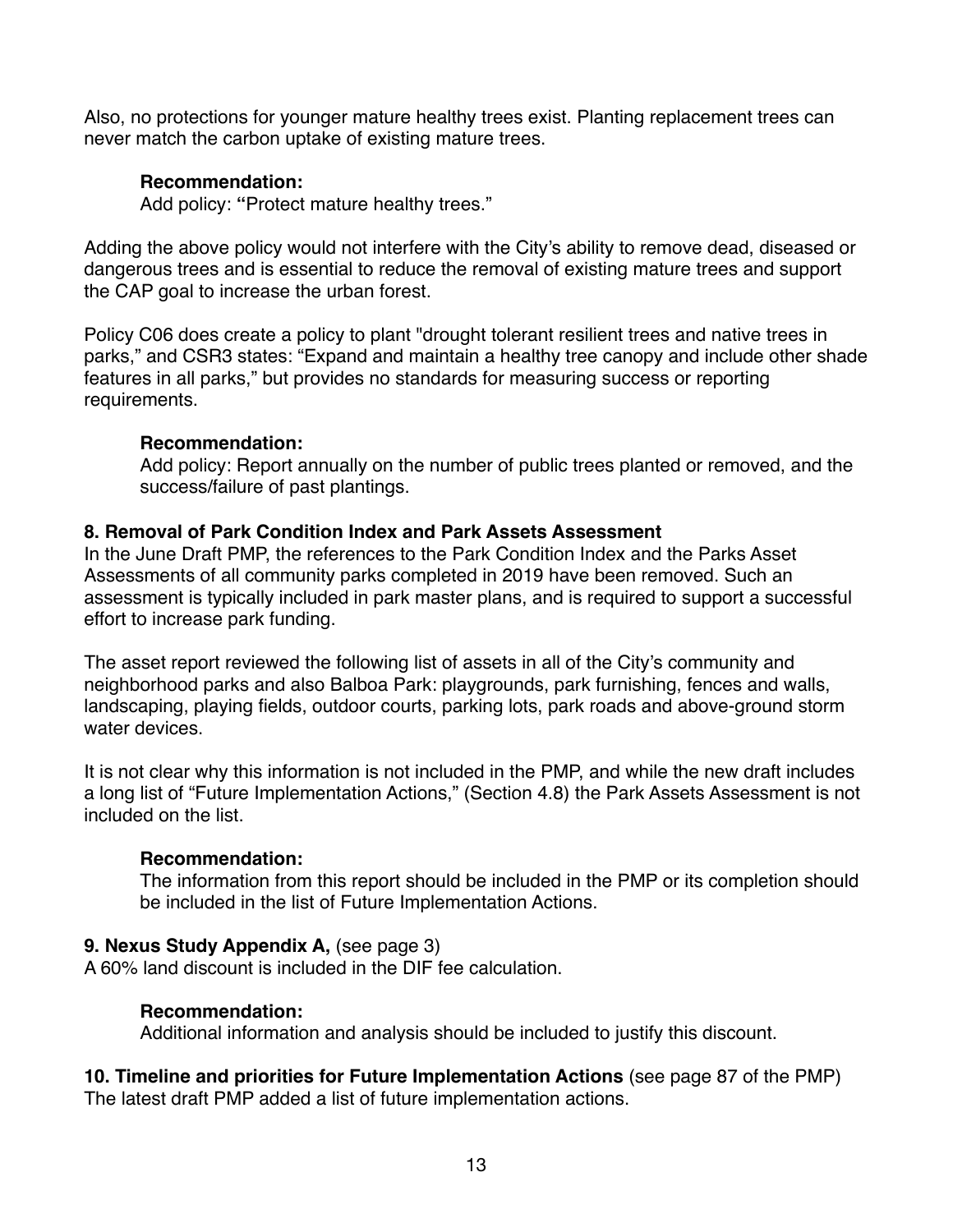Below is a partial list (6 of the 14) of future implementation actions added to the new draft. Many of these are required to support a ballot measure and are necessary to ensure a worldclass park system.

- Park Needs Index -The systematic evaluation of park-related metrics to identify areas of the City which have the greatest need for parks in terms of quantity, quality, safety, and enjoyability.
- Citywide recreational value assessment Evaluating all parks within the City using the new Recreational Value Scoring Methodology.
- Park funding prioritization policy and forecast A strategy to guide the specific prioritization of park funds based on the evaluation of park-related metrics, to ensure that park investments in the areas with the greatest needs are prioritized. 5-year park funding forecast to ensure taxpayer funds are being allocated in line with Citywide goals.
- Alternative Park Funding Mechanism Analysis for Capital Park Projects A review of all possible funding strategies including grants, bonds, and tax measures for Capital Park Projects.
- Alternative Park Funding Mechanism Analysis for Park Maintenance and Operation A review of all possible funding strategies including grants, bonds, and tax measures for park maintenance and operations.
- Park Condition Index Continue to evaluate the condition of all parks and determine the maintenance backlog.

However, these actions do not establish priorities or timeline goals.

#### **Recommendation:**

Establish priorities and timeline goals for Future Implementation Actions.

# **11. Design Review changes**

"PP13: Consider forming a Park Design Review Board based on current practices for Boards and Commissions to review proposed landscape architectural designs for parks. A Design Review Board should be comprised of Landscape Architects, Park and Recreation professionals, and citizens that are representative and reflective of the demographics of the City's population."

# **Recommendation:**

Replace "Consider" with "**Establish**," and add wording indicating the Design Review Board should be comprised of "multidisciplinary members including Landscape Architects, Planners, Park and Recreation professionals, and citizens...."

#### **Recommendation:**

Add an update of Council Policy 600-33 (Public Notification and Input for Citywide Park Development Projects) and Council Policy 800-14 Prioritizing Capital Improvement Program Projects to the Future Implementation Actions.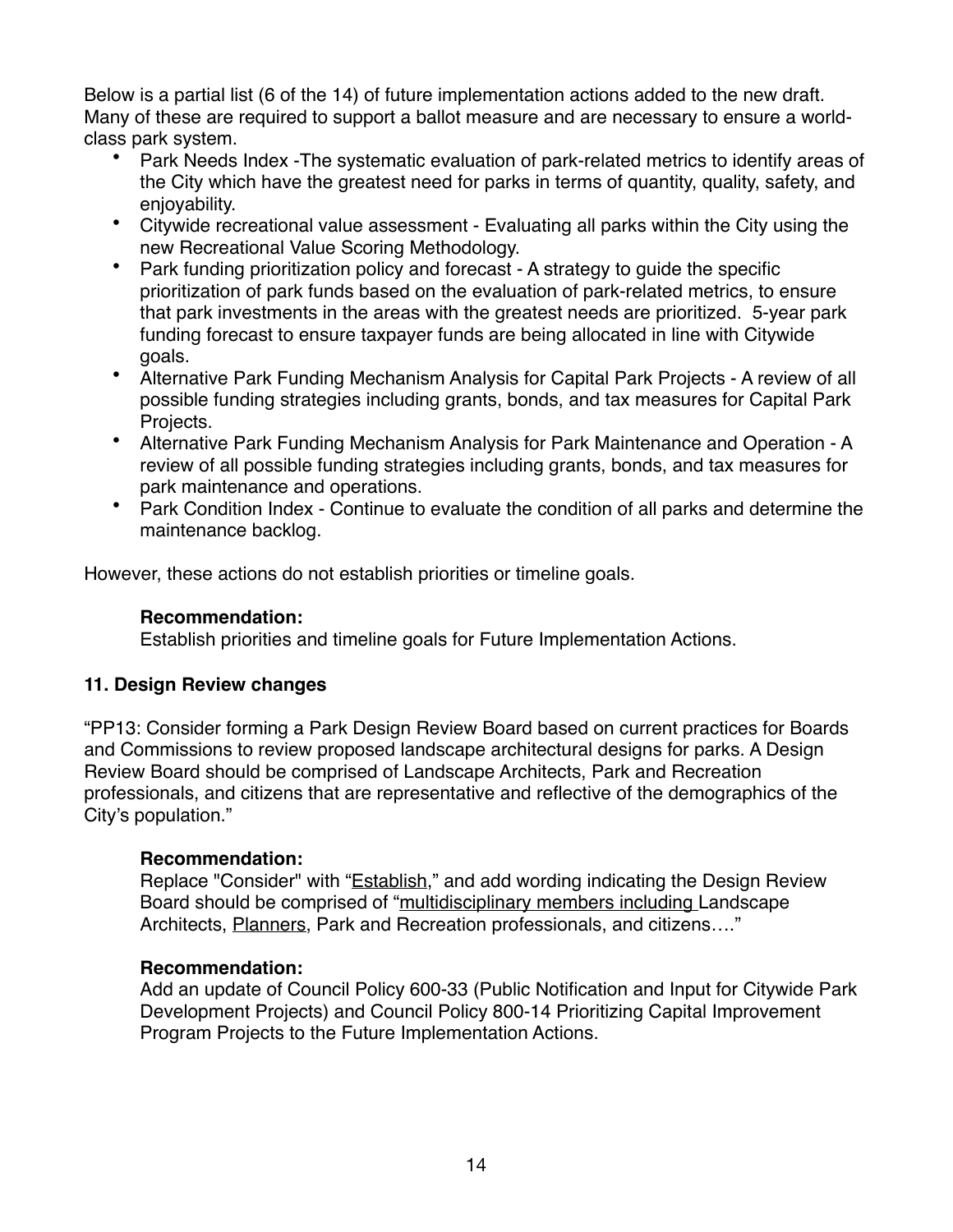# **D. RECOMMENDED CHANGES TO GENERAL PLAN RECREATION ELEMENT**

#### **1. Park land standard and equivalencies.**

Current language in the Recreation Element establishes a land standard per 1,000 residents as a goal and metric, and provides equivalency language that allows the necessary flexibility to address the City's diverse community park needs. It is PARC's contention that the current land standard and park equivalency language is superior to the proposed points system and should be retained.

**Recommendation:** Planning staff have stated that the points system is legally required to establish the Citywide Park Fee. But since no other city has such a points system and other cities have equity programs and citywide or district-wide fees, the City Attorney should be asked to opine on whether the "points system" is legally required to attain the Citywide Parks Fee goal of replacing Community Plan-based DIFs.

#### **2. DIF's for non-residential uses**

**Recommendation:** Retain policy in current Recreation Element to do a Nexus Study to determine appropriate DIF fees for non-residential uses in all areas to provide potential additional funding for parks.

#### **3. Commercialization**

The amendments to the Recreation Element propose deleting RE-C.6. "Protect parks from commercialization and privatization if at the expense of public recreational use and benefit." And replacing it with "Ensure temporary and permanent commercial uses within parks are park-serving, complementary to existing or proposed recreational uses, and contribute to the safety and enjoyability of the park, consistent with the Parks Master Plan."

**Recommendation:** Do not delete the language that protects parks from commercialization and privatization. This recommendation would allow non-profit uses as described in other policies while protecting parks, overall, by using a sound public process and creating adequate public review.

**Recommendation:** Delete "and contribute to the safety and enjoyability of the park,"

Too many uses can claim that they contribute to the enjoyability of a park, or even the safety - just by being there. All retail uses should undergo public review for compatibility.

 $\leftrightarrow$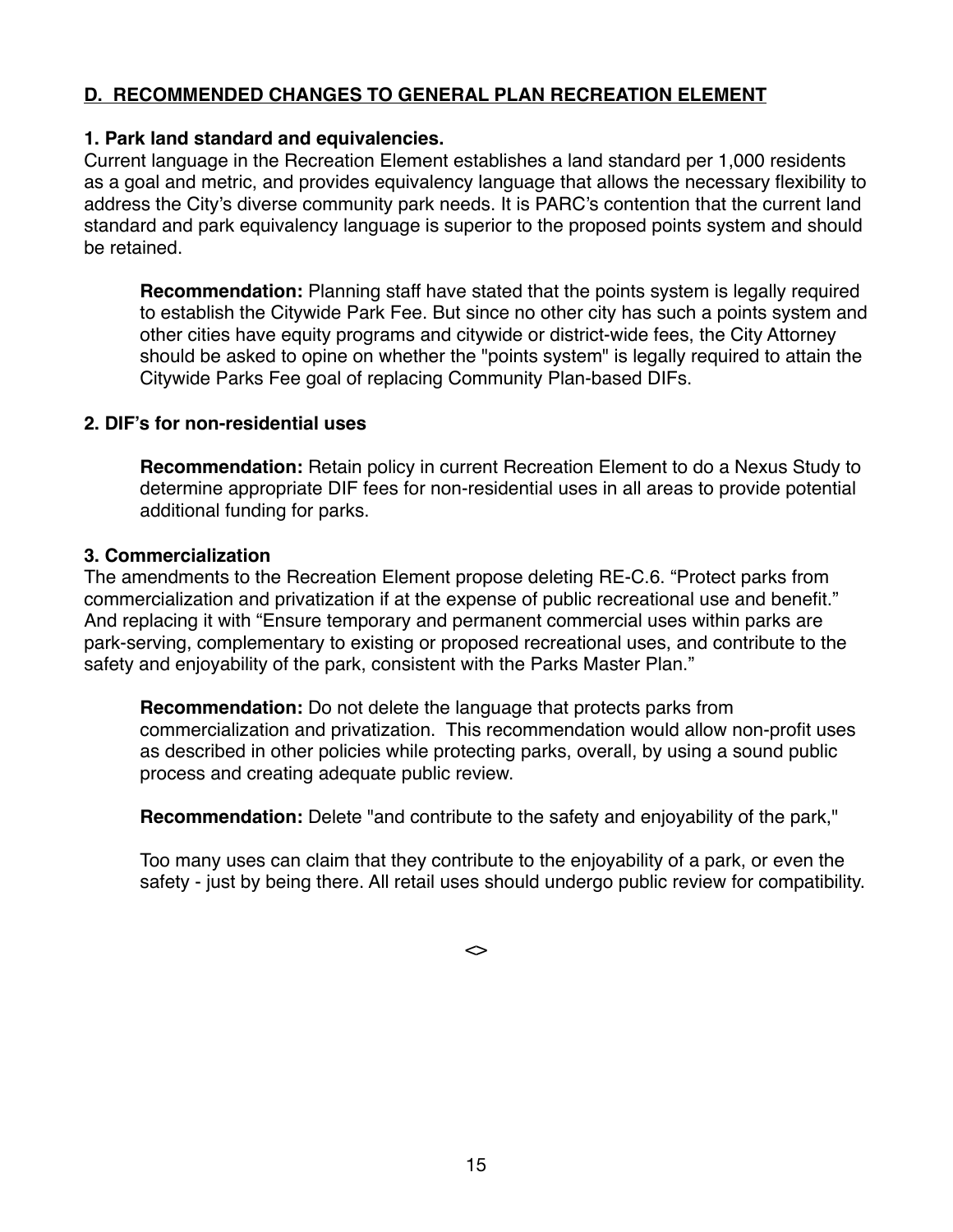# ATTACHMENT 2 **PARC Summary**

Date: 4/20/2021



# **City of San Diego Parks Master Plan - November 2020 Draft Park Standards and the Points System: Analysis & Recommendations**

The following is a brief summary of PARC's Discussion Paper on the subject topic. PARC strongly recommends reading the entire Discussion Paper for a thorough understanding of all of the issues, analysis, and detailed recommended solutions provided in the Discussion Paper.

# **ISSUES**

The Discussion Paper highlights the draft Park Master Plan's (PMP) proposed elimination of the park land standard (acreage), and demonstrates that the proposed points system is subjective and arbitrary, considers only active recreational uses or amenities while neglecting to recognize the value of parks for passive and unstructured recreation, and systematically discourages and devalues park land acquisition by over-emphasizing recreational amenities.

The paper also explains that combining land and amenities into one scoring system, with 14 points/ 1,000 residents, creates a closed system, which pits land against amenities. Planning for parks and recreation facilities should not be a zero-sum game, where land and amenities compete with each other. San Diegans need both.

#### **ANALYSIS**

PARC believes that the City's main premise is that the current system is not working based on the lack of progress in providing parks & recreation facilities, particularly in Communities of Concern, and that the City is confusing the current system with the current land standard. We believe that there is nothing wrong with the standard, but that the overall system, which includes the need for more funding and the lack of political will to actually implement the system, is the problem.

The proposed points system ignores the need for more park space while the City's population is projected to increase by approximately 325,000 by 2050. Knowing land acquisition costs are greater than the cost of constructing most amenities with similar point values, the predictable result is that satisfying the point requirement disproportionately favors amenities. This approach would drastically impact both existing and planned useable park space, resulting in minimal park land acquisition and the potential for parks being overcrowded with active recreation facilities and reduced passive recreation space.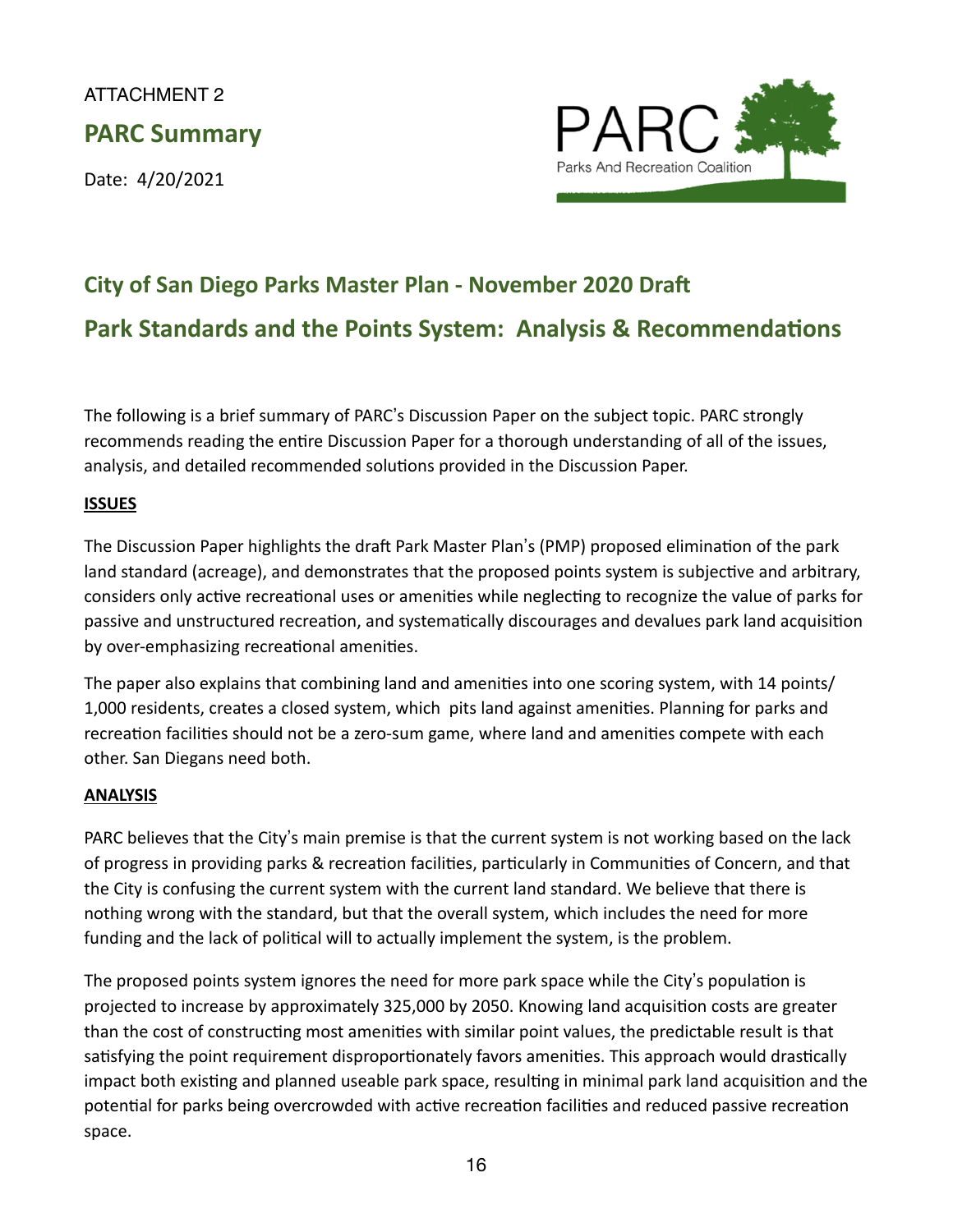#### **RECOMMENDATIONS**

While not endorsing the points system, PARC recognizes City staff's investment in this approach. Therefore, we recommend a holistic Dual System that addresses our main concern, which is retaining the land standard, while also addressing staff's desire to focus attention on the recreational value of amenities and facilities in our parks.

The PMP needs to create an appropriate balance of park land acquisition and intensification of recreation facilities and amenities, and establish minimum standards.

PARC's main recommendations are:

- Separate the Acreage Standard from the points system, and retain the Acreage Standard of 2.8 acres/1,000 residents; it should be its own independent standard. Retain the metric for measuring the acreage standard as actual useable acres.
- Maintain Equivalencies as options to providing traditional park land to meet the acreage standard, and count Equivalencies acreage per the acreage standard. Restore Equivalencies language to the Recreation Element.
- Establish Baseline Amenities for the various types of parks. These would include typical components of the various types of parks, including consideration of the spatial requirements for the components. The standard baseline park components should not receive recreational value credit or points.
- Establish a population-based Enhanced Amenities Standard for achieving a diversity of recreational facilities and opportunities, which different types of amenities provide. These would receive recreational value points. This would be in addition to the population-based Park Acreage Standard and the Baseline Amenities.
- The City should explore ways to improve the points system which could be used for the Enhanced Amenities Standard. A simple and objective approach to insure a transparent and equitable system to measure the recreational value of amenities through a point system could be based on the cost of the amenities. The paper provides a suggestion for determining amenities points by cost.
- The Dual System's total standard would include land (Acreage Standard) + enhanced amenities (Enhanced Amenities Standard).
- Most importantly, we believe that implementation of the standards, including the appropriate mix of land and amenities, should be determined by the citizens of the individual communities. Community members should recommend the types and quantities of the parks and recreational facilities, including the mix of park land and amenities they need and desire, through an informed, transparent, and public process.